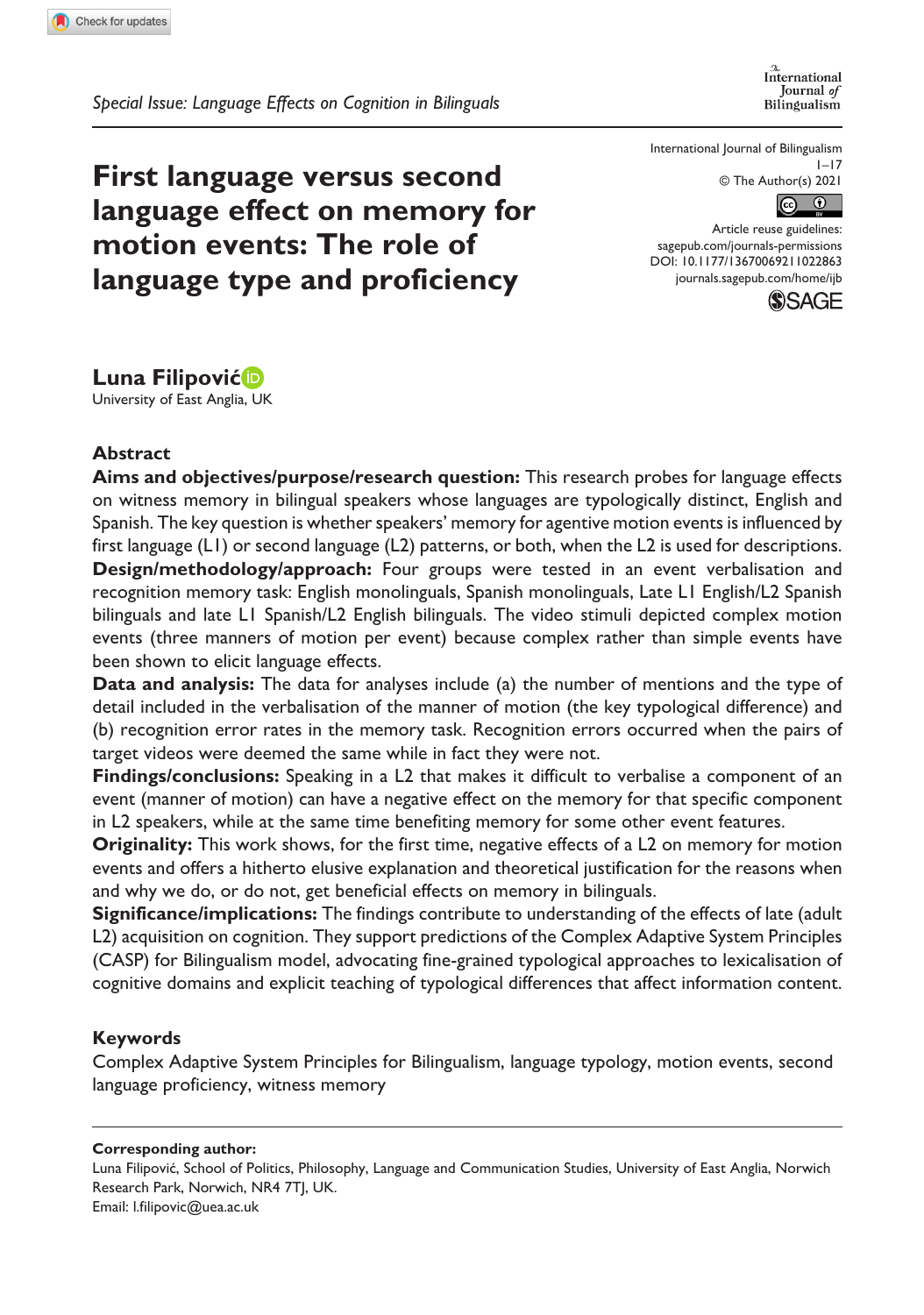# **Introduction**

One of the most controversial topics in bilingualism is whether it does or does not result in any kind of cognitive advantages over monolingualism. In this paper the focus is on *bilingual witness memory*, a topic that is rarely discussed in the field. We ask whether speaking more than one language is beneficial for remembering events in a specific cognitive domain, that of motion events. Crucially, the study tests what happens when we are asked to watch, remember and describe events while using our second language (L2). The current research is contextualised within previous experimental findings on language and bilingual witness memory, which has shown that the benefits of bilingualism for memory of events are detected on some occasions (Filipović, 2018, 2020; Koster & Cadierno, 2019), but not on some others (Filipović, 2011).

It will be demonstrated that language typology plays a critical role in explaining the different outcomes of bilingualism, as does the type of bilingualism (balanced versus unbalanced) and the type of communicative situation (reflected in experimental conditions), that is, who the interlocutors are (e.g. other monolinguals or bilinguals) and whether both languages are equally (or near equally) active. The key question we ask is the following: are there any beneficial effects of bilingualism on witness memory, and if yes, what kind of bilingualism is beneficial, early/balanced, late/unbalanced or both? This paper presents new research as well as a critical comparison with previous experimental findings, which together enable us to account for, and predict, when we can expect to detect cognitive benefits of bilingualism for witness memory, and when and why the benefits may not be there. I also show how the current and earlier evidence supports the Complex Adaptive System Principles (CASP) for Bilingualism model by Filipović and Hawkins (2019).

I start by succinctly discussing the previous research from different areas relevant for the current study, including language typology, bilingual memory, bilingual language activation and the CASP for Bilingualism model. I then proceed with the account of the data and methodology used in the present study, followed by a contrastive discussion of the results from this study and the previous studies that used the same or similar experimental materials and that gave us either similar or different outcomes. Finally, the last section summarises the current findings and their theoretical and practical implications, and offers conclusions as well as suggestions for further research.

# **Theoretical backdrop**

### *Language typology and linguistic relativity*

Languages can be classified into different groups based on different criteria. One of the typological classifications is based on semantic criteria and it classifies languages based on how they lexicalise event components in different (universal) cognitive domains (Talmy, 1985, 2000). For example, in the cognitive domain of *agentive motion*, Spanish and English offer different lexicalisation strategies to their speakers. The preferred pattern in English is the manner component expressed in the verb and the path component expressed out of the verb (e.g. in a preposition), as in "Maya (agent) skipped (manner) into (path) the garden (ground)". In contrast, the Spanish pattern requires the expression of path in the verb and manner out of the verb, in a non-obligatory constituent such as an adverbial: "Maya entró en el jardín (brincando)" = "Maya entered the garden (skipping)". Manner verbs can be used in Spanish if there is no change of location, as in "Maya brincaba en el jardín" = "Maya skipped in the garden". However, most of the motion descriptions in the context of witness reports, and in general language use as well, involve a report on change because communication in general is goal-oriented (Landau & Lakusta, 2012). That is, the information weight is on the change of state (or location), if it occurred, or on the final result or outcome, if known.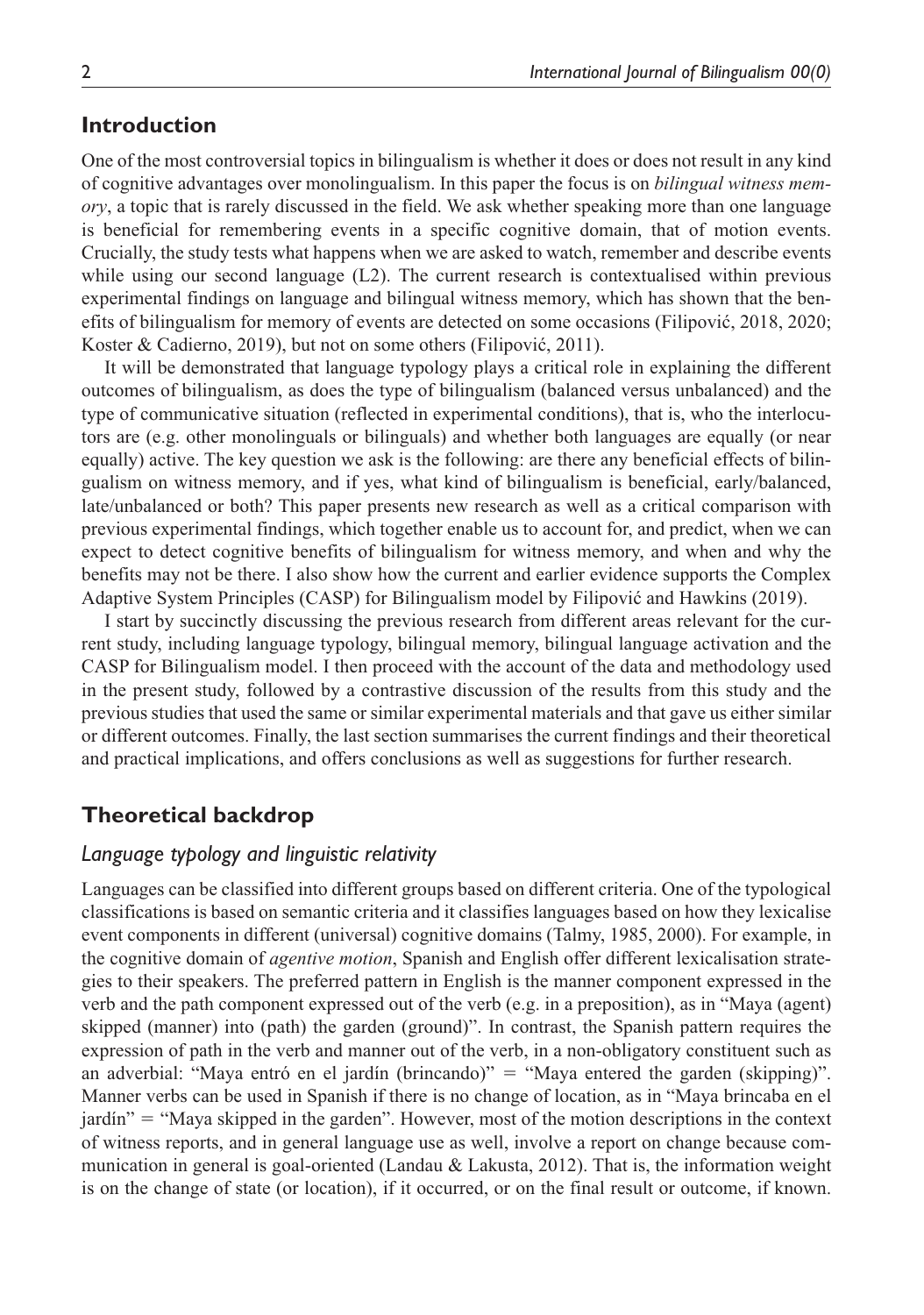The notion of change is implicit in motion events because change of location lies in their essence (Filipović, 2007).

If there are multiple paths to express, as in "Maya skipped out of her room, through the corridor and into the garden" or if multiple paths and manners are involved as in "Maya ran out of her room, leapt through the corridor and skipped into the garden", Spanish speakers would be facing a serious challenge to express this in their language. They would have to use multiple manner gerunds ("running", "leaping", "skipping") per each portion of path, or start a sentence with a manner gerund (e.g. "Skipping, Maya exited..."), but this is not done in that language (Filipović, 2008) because it goes against its rhetorical style and habitual use (Slobin, 1996). Consequently, Spanish speakers tend to remember complex motion events less well than English speakers (Filipović, 2011). Such language effects are more likely to be observed under increased cognitive load, for example, when *complex events* are used as experimental stimuli (Fausey & Boroditsky, 2011; Filipović, 2011). However, most previous research on motion events and cognition involving monolinguals and/or bilinguals used stimuli with depictions of *simple motion events* (see Daller et al., 2011; Filipović, 2010; Hohenstein et al., 2006; Malt et al., 2003). Complex event stimuli reflect human everyday experience better because our reality is characterised by complex rather than simple events (see Fausey & Boroditsky, 2011).

Numerous effects of language-specific restrictions and usage habits on motion event verbalisation, event categorisation and memory have been reported in the literature (for an overview, see Slobin, 2006; also Filipović, 2019). Such findings have contributed to the revival of the linguistic relativity debate and coincided with a resurgence of the Sapir–Whorf hypothesis and support of its non-deterministic interpretation. Namely, language-specific effects have been found in a number of different cognitive domains, such as colour (Regier & Kay, 2009; Roberson et al., 2005), objects (Lucy & Gaskins, 2003) and spatial orientation (Levinson, 2003). Some studies insist that it is only under certain specific conditions that language effects on cognition can be observed, for example, if the observed events are also explicitly described (Malt et al., 2003; Trueswell & Papafragou, 2010).

The linguistic relativity debate was significantly influenced by the thinking-for-speaking hypothesis, proposed by Slobin (1987, 1996, 1997, 2003), that captures the interaction of language and thought on numerous occasions – we think for speaking, and also for writing, for translating and for remembering. This means that our conceptualisation is affected by the categories and patterns that we have in our language(s) when language is recruited for an activity, but when language is not required, these effects may not be there. However, it is also important to emphasise that language pervades quite a lot of aspects of our daily life interactions, with the world around us and with other speakers, so it is hard to imagine its influence is ever fully and completely absent, blocked or switched off (although this can be achieved to an extent in experimental circumstances; e.g. Athanasopoulous et al., 2015; Trueswell & Papafragou, 2010).

### *Bilingual memory*

Psycholinguistic research has shown that verbalisation improves memory performance (see Schooler & Engstler-Schooler, 1990, for an overview and a critical discussion), but there is some counter-evidence as well, namely that verbalisation may impair memory. Schooler and Engstler-Schooler (1990, p. 62) argued that "[. . .] verbally biased representation can then interfere with subjects' ability to make use of their intact visual code". This is due to the stronger source of information (verbal) becoming dominant over a weaker one (visual). Verbalisation is helpful to the visual memory if it supports it (e.g. providing the word "apple" when viewing an apple). If the verbal information is not helpful (e.g. because it lacks detail about manner of motion), then it is more likely to overshadow the information from the other source, the visual.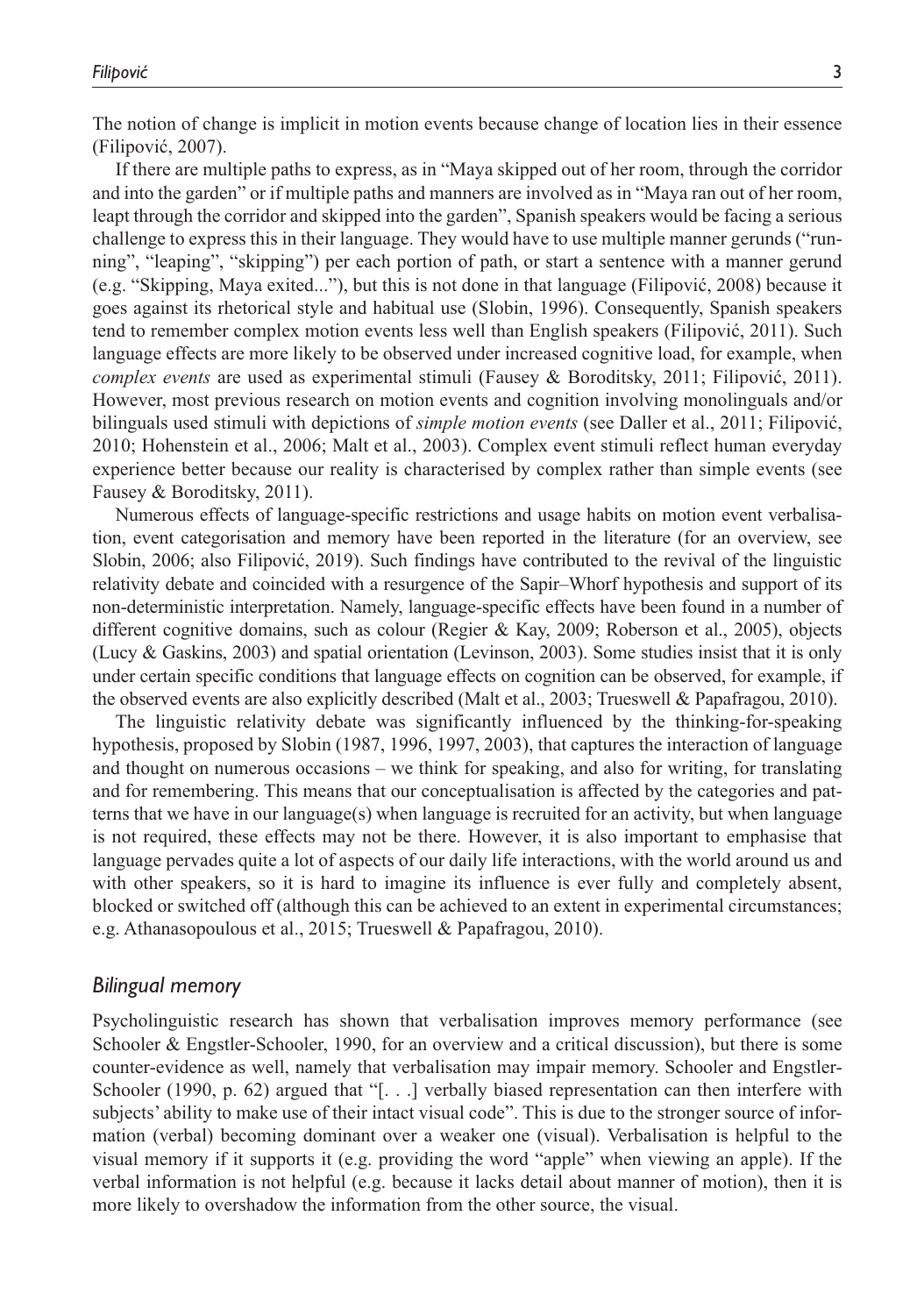It has been known at least since Loftus and Palmer (1974) that language affects witness memory. These authors showed, in a monolingual context, that if we use words like "crash" instead of the less intense "collide" in witness questions about car accidents, witnesses are more likely to develop false memories and claim that they had seen broken glass where in actuality there was none. What is more controversial, however, is that different languages would impact witness memory differently, and this has been shown to be the case by Filipović (2011, 2013), who detected differences in memory outcomes for monolingual speakers of English and Spanish.

Most of the early research in bilingual memory, and memory in general, has been concerned with semantic memory – knowledge about facts including facts related to the two linguistic systems (e.g. lexical and syntactic knowledge; see Altarriba & Mathis, 1997, for a review). Over the last decade studies have begun to examine how the typological language contrasts may play out in bilingual verbalisation and memory of events in different cognitive domains where the two languages present the bilingual with different lexicalisation options. The key question to ask in this context is whether the way bilinguals remember events depends on the language they describe them in, or whether they rely on the patterns of their stronger language. Furthermore, is there a difference in terms of language effect on memory between early/balanced and late/unbalanced bilinguals?

In bilingualism research, studies on memory for motion events have shown conflicting results. In one study by Filipović (2020), English/Spanish (early, balanced) bilinguals were shown to have better *memory for caused motion events* (e.g. "*X dropped Y*") than English monolinguals and equally good memory as Spanish monolinguals. In contrast, early (balanced) bilinguals, together with Spanish monolinguals, had worse *memory for agentive motion events* ("*X staggered into/out of*") than English monolinguals (Filipović, 2011). These conflicting results can be explained if we dig deeper into the realm of typological distinctions within the different domains and if we use a model like CASP for Bilingualism (see the next section for details), which can account for these apparently disparate outcomes.

When it comes to late (unbalanced) bilinguals, research has shown that their linguistic behaviour (and also memory) seems to be mainly affected by their first language (L1) even when speaking a L2 (Filipović, 2018). However, the L2 can also have an effect (see Pavlenko, 2014, for overview). Learning and using a L2 that explicitly draws certain categorial (and conceptual) distinctions that the L1 does not draw can lead to improved memory for these categories (Koster & Cadierno, 2019).

In summary, the question of language-specific effects on cognition seems to be more a question of when and how strong rather than a yes–no dichotomy. Bilingual populations represent a particularly fertile testing ground for some of the most pertinent questions about the interactions of language and cognition. If our languages affect which event components we must express, or habitually prefer to express, and which we cannot express easily, then this difference can sharpen or blur our focus respectively in both language and memory. How then do bilinguals cope with the different demands from their two different languages (of the same or differing proficiency), when witnessing and remembering events?

### *Bilingual language activation and the CASP for Bilingualism model*

One of the reasons it is difficult to properly capture bilingual linguistic behaviour within a single theoretical framework is the malleability of bilingual linguistic behaviour. Bilingual speakers generally adjust their linguistic outputs depending on who their interlocutors are, and they achieve this accommodation with varying success depending on the levels of their proficiency (see Filipović, 2019, for a detailed discussion). We know that bilinguals do it, but we do not quite know how. Grosjean (1992, 1998, 2001) proposed the notion of *language mode* in order to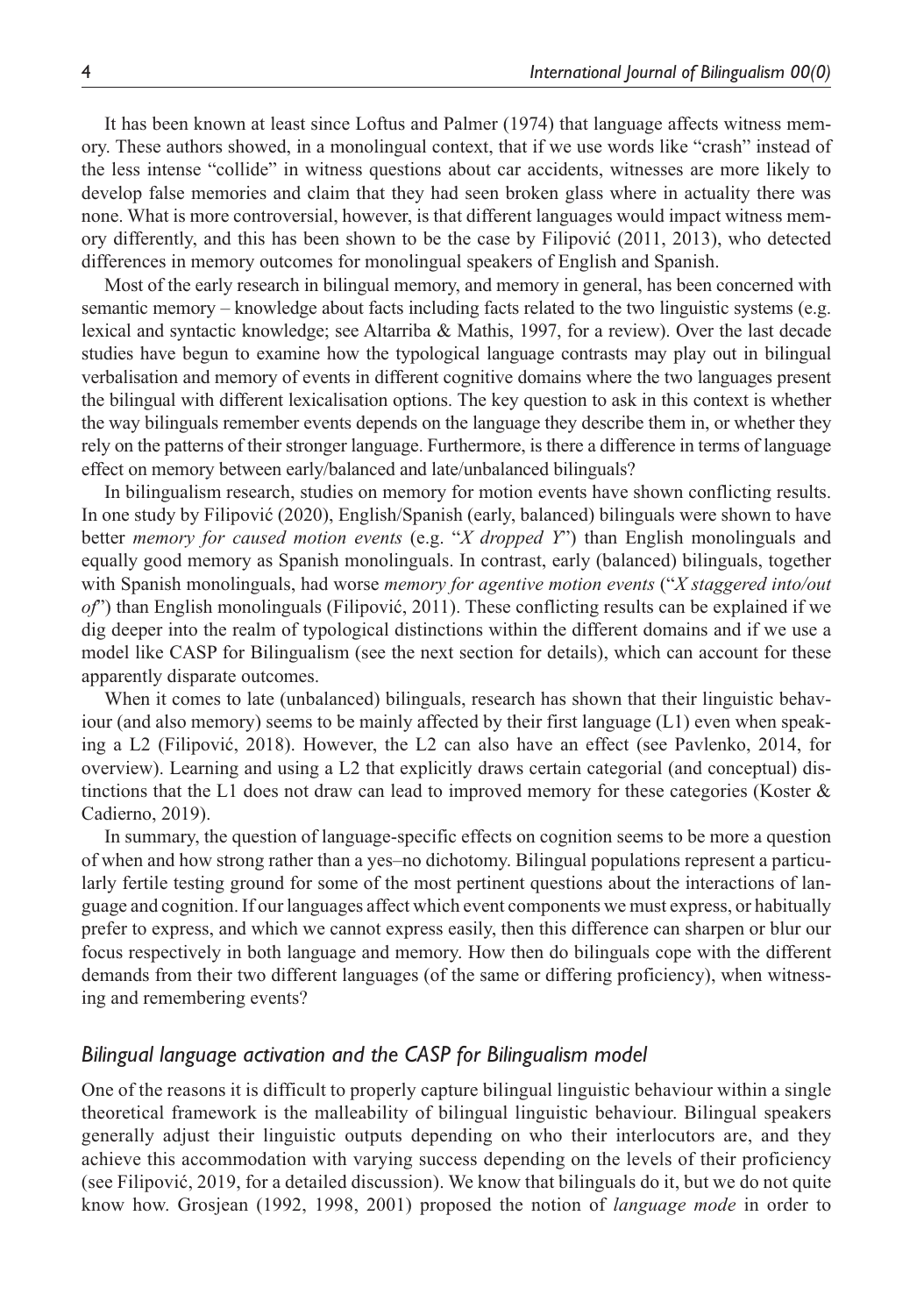explain this phenomenon and he defines it as the state of activation of the bilingual's language and language-processing mechanisms that can be affected by numerous different factors. The level of activation of each of the bilingual's languages is seen as a continuum ranging from no activation to full activation, based on factors such as the communicative situation, the form and content of the message being listened to, the function of the language act or the participants involved in the exchange and the conventions between them, which might or might not tolerate switching between languages.

It is not clear how the different levels of activation can be confirmed with any certainty – it seems they can only be deduced based on the specifics of a communicative situation. Filipović and Hawkins (2019) observe that bilinguals can be said to be in a bilingual mode but behave very differently based on whom precisely they are addressing. For example, our bilingual speakers are in a fully bilingual mode when they are interpreting, or speaking to two monolinguals in their respective languages at the same time, when speaking formally to a bilingual audience or speaking informally to bilinguals who share the same languages. All of these situations are likely to result in different outputs even though the mode is always bilingual. Furthermore, many studies (e.g. Fabbro, 1999; Hernandez et al., 2000; Paradis, 1997, 2000) indicate that identifying activation levels associated with different languages may not be possible. In addition, an important question has been raised of whether it is the fluctuating language mode that is responsible for variation in bilingual linguistic behaviour or something else; for example, a kind of output monitor that regulates production (see De Groot, 2011, p. 288, for a discussion and see also De Groot, 2011, p. 290, on the circularity of attempts to determine language mode). Green and Abutalebi (2013, pp. 515– 516) argue in a similar vein that it is the control processes that adapt to the different demands of different communicative contexts of *single language, dual language* or *dense code-switching*. They define single-language contexts as those in which each language is spoken in different environments (e.g. home versus work). Dual-language contexts involve the use of both languages with different speakers, possibly within a single communicative situation but not within an utterance, and dense code-switching occurs when both languages are used within a single utterance, for example, when speaking to another bilingual with the same language combination (Green  $\&$ Abutalebi, 2013, p. 518). In this study, we are interested in a *dual-language condition*, when both language systems are active and competing on-line (see the *Task and procedure* section). This is because we want to establish what happens when the two systems are actively competing on-line when verbalising and remembering events. Different situation demands (e.g. monolingual communication) are likely to affect bilingual outputs differently, as are the relative levels of proficiency in each language (see Filipović, 2019; Filipović & Hawkins, 2019; Grainger & Dijkstra, 1992; Heredia & Altarriba, 2001; Santiago-Rivera & Altarriba, 2002).

It may seem that activation of the other language is redundant if one needs to use only one in a specific communicative situation, but this is precisely what happens (see the next section). Why do bilinguals tend to activate information in both languages at once when they are using only one at a time? The answer is that it is very difficult, or almost impossible, to completely switch off one of the two and it is actually *efficient* to have co-activation. This is captured by a new model of bilingual language processing, *CASP for Bilingualism* (Filipović & Hawkins, 2019). This model is based on a set of principles that sometimes collaborate and sometimes compete in bilingual acquisition and use. Filipović and Hawkins (2019) explain that the ensuing outputs of this push–pull relationship among the principles are conditioned by the language typology as well as by *internal factors*, such as type of bilingualism (e.g. different levels of proficiency), and *external factors*, such as situation or interlocutor type. For instance, CASP for Bilingualism predicts that bilinguals would aim to *Maximise Common Ground* and *Maximise Efficiency in Communication* by having information required by both systems available on-line even when speaking just one. Maximise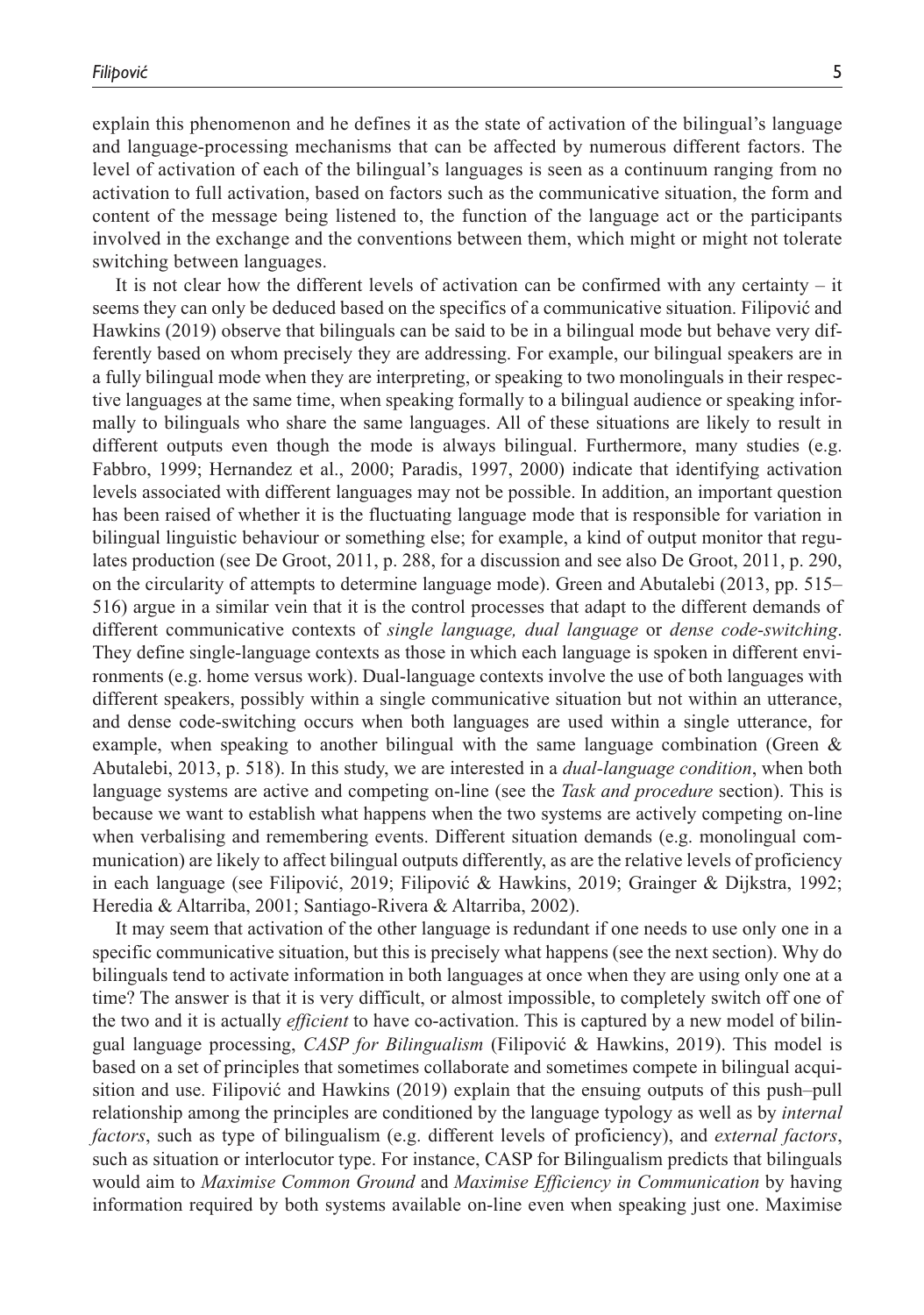Common Ground is a CASP principle that comprises what has commonly been labelled in the previous literature as either positive or negative transfer, but here they are treated as products of the same mechanism because both have the same background motivation, that *of using something that works in both languages* (Dussias, 2001, 2003; Dussias & Sagarra, 2007; Fernandez, 2002; Fernandez et al., 2017); Nicol et al., 2001; Nicoladis, 2002, 2006). The CASP principle of Maximise Efficiency in Communication captures the gist of *bilingual efficiency*: being *multi-language ready* and prepared to produce and adjust output in either language at any moment (Filipović, 2014, 2019; see Filipović and Hawkins, 2019, for further details and exemplifications of these and the other CASP for Bilingualism principles).

CASP for Bilingualism helps us explain some interesting aspects of bilingual linguistic behaviour, for example why in the case of *caused motion* events (Filipović, 2018, 2020) Spanish-English bilinguals add information about intentionality when speaking English (e.g. "The man dropped the bag on purpose/by accident"), even though English does not require it and English monolinguals typically do not do it. Spanish monolingual speakers and bilinguals highly proficient in that language habitually distinguish between intentional and non-intentional causation via the use of two different verbs or the same verb but in different constructions (e.g. *Juan rompió el vaso* = "John broke the glass" (intentional) versus *Se le rompió el vaso a Juan* = "John broke the glass" (unintentional)). Interestingly, the non-obligatory information about whether an event was intentional or not is provided by balanced bilinguals in both English and Spanish (Filipović, 2018) and was shown to facilitate memory for the cause in caused motion events. In other words, balanced English/Spanish bilinguals tend to include information on intentionality in both English and Spanish descriptions and remember this detail (intentional versus non-intentional) equally well when using either language. This reflects the previously reported drive in bilinguals to make the same information available in both languages, also found in some other domains (e.g. syntactic attachment Dussias, 2001, 2003; Fernandez, 2002) and agentive (non-transitive) motion descriptions (Hohenstein et al., 2006).

CASP for Bilingualism also explains why in the case of *agentive (non-transitive) motion* we see that balanced bilinguals in English and Spanish tend use the Spanish motion construction in both their languages ("enter running"), mimicking the use of Spanish monolinguals and in contrast with English monolinguals (who use "run into"; Filipović, 2011; Hohenstein et al., 2006). Again, because of the same principles of Maximise Common Ground and Maximise Efficiency in Communication, the bilinguals opt for the common ground and for being multi-language ready under the dual-language condition. The common ground is the shared pattern that exists in both languages and, in this case, it is the Spanish pattern ("enter running"). As explained earlier, the Spanish pattern makes it harder to include information about the manner of motion in agentive motion events and Spanish-English balanced bilinguals provide less detail in their verbalisations, as do Spanish monolinguals, and both groups have worse memory than the English monolingual speakers (Filipović, 2011).

When bilinguals of unequal proficiency, such as L1 Spanish/L2 English speakers and L1 English/L2 Spanish speakers, describe *caused motion events* in their respective L2s, the former group provides more explicit detail about intentionality than the latter and remembers information about intentionality better because they habitually distinguish between intentional and non-intentional events in their L1 Spanish. The L1 English/L2 Spanish speakers do not make the relevant intentionality distinctions in their L2 Spanish, probably because they do not draw this distinction habitually in their L1, they seem not to have mastered it in their L2 as it is not explicitly taught and, consequently, they lack awareness about it. So, we can say that both bilingual groups are Maximising Common Ground by using structures that are acceptable in both languages but they are doing it in a different way under the influence of their respective L1s: the L1 English/L2 Spanish speakers are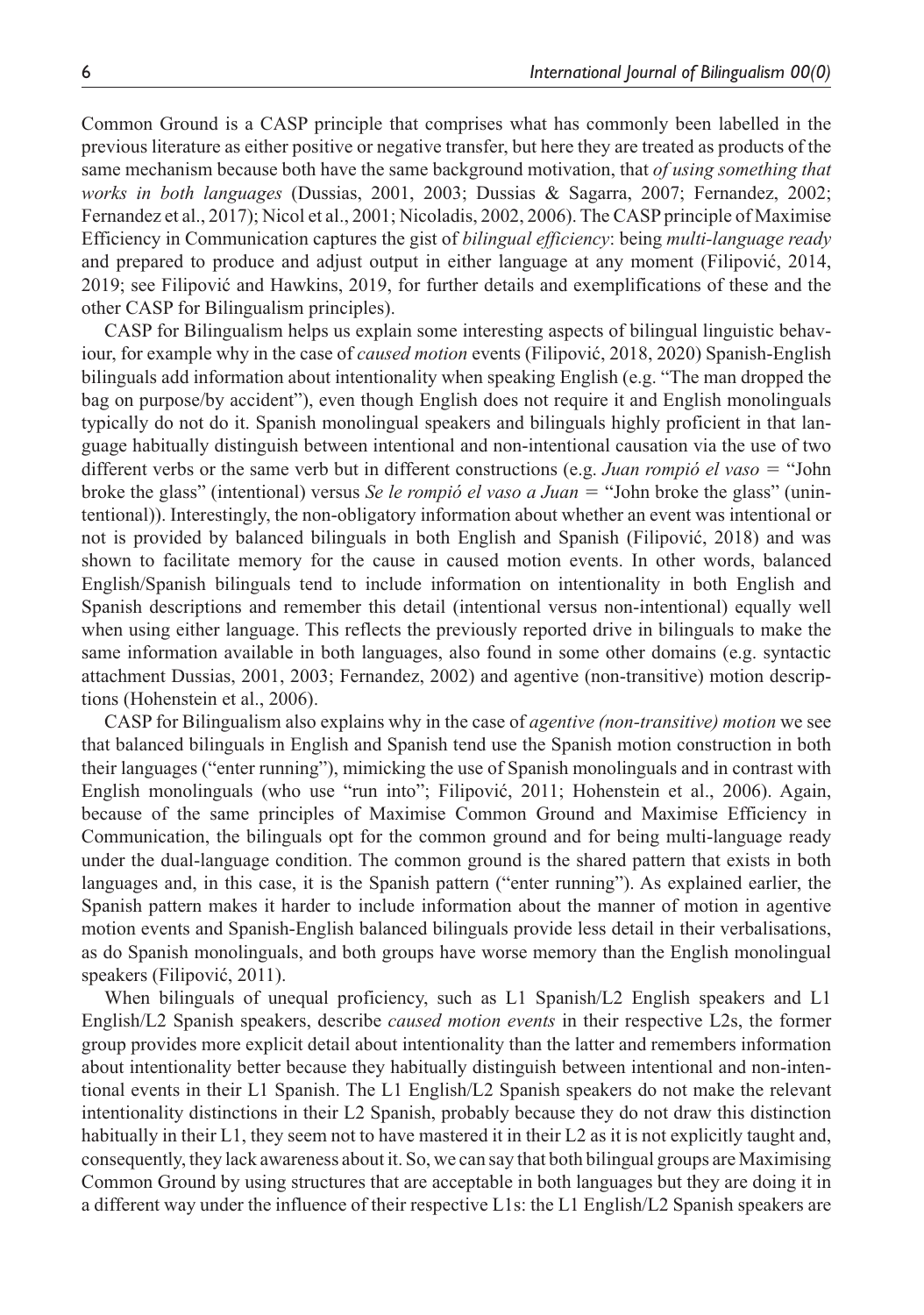using the same structure for intentional and unintentional meanings, which does not reflect adequate usage in Spanish but is a grammatically acceptable structure in both languages (e.g. *Juan rompió el vaso* = *John broke the glass*). L1 Spanish/L2 English are providing more information than required because of their L1 Spanish, which is not habitually done in English, their L2 (e.g. they add adverbs in English under influence of Spanish to distinguish between intentional and nonintentional events). As Filipović (2018) put it, both of these bilingual groups are speaking in their L2 but thinking in their L1. In earlier terminology (e.g. Odlin, 1989), we could say that both groups are exhibiting negative transfer, because they are going against the usage norms in their L2s. However, providing additional information about intentionality in the case of L1 Spanish/L2 English speakers is actually *a positive feature* – it provides a relevant piece of information about witnessed events (see Filipović, 2019, for a further discussion).

Thus, overall, it seems that balanced bilinguals in Spanish and English and Spanish-dominant (but not English-dominant) bilinguals seem to have an advantage for memory of caused motion events but not for agentive motion events, where native English monolinguals fare better in memory tasks than both balanced bilinguals and Spanish monolinguals. The current study is aimed at finding out how the memory for agentive motion is affected in unbalanced (late) bilingualism, where bilinguals are clearly dominant in either English or Spanish.

# **Present study: Data, methodology and results**

## *Hypotheses*

In line with the thinking-for-speaking hypothesis (Slobin, 1996, 1997, 2006), we can assume that active use of language in event description will affect memory for those events. If L1 habits and patterns persist even when the L2 is explicitly used (as numerous previous studies have shown; see a detailed overview in Pavlenko, 2014), then we could expect that English monolinguals and bilinguals with English as the stronger language would have better recall of the different manners of motion than Spanish monolinguals and L1 Spanish/L2 English bilinguals. In contrast, two alternative hypotheses are also possible. Namely, the bilinguals could be more influenced by their L2 than by their L1 because they were asked to use the L2 to verbalise the stimuli, and this may lead them to *re-think for speakin*g (see Ellis & Cadierno, 2009; Koster & Cadierno, 2019) and also for remembering. In that case, the L1 Spanish/L2 English bilinguals would remember manners of motion better than the L1 English/L2 Spanish bilinguals. Finally, the bilinguals could be doing something that reflects the patterns in both of their languages, a kind of in-between, mixed performance, also noted in the previous literature (see again Pavlenko, 2014). Then we would expect the bilinguals to express more manner detail than Spanish monolinguals but less than English monolinguals, and the recognition memory results should also be inbetween: better than those for the Spanish but worse than those for the English monolingual populations.

### *Participants*

There were 100 participants divided into four groups, 30 monolingual English, 25 monolingual Spanish speakers, 21 L1 English/L2 Spanish bilinguals and 24 L1 Spanish/L2 English bilinguals. All bilinguals were L1-dominant. They all acquired their L2 through schooling, and lived all their lives in their L1 countries (the UK and Spain, respectively). They all spent between 3 and 6months in the respective L2 countries (mean time spent of 4.7months at the time of testing), during which time they used both their languages (i.e. the immersion was never fully monolingual). The L1 English/L2 Spanish bilinguals (mean age 20;  $SD=0.94$ ) were in their final year of their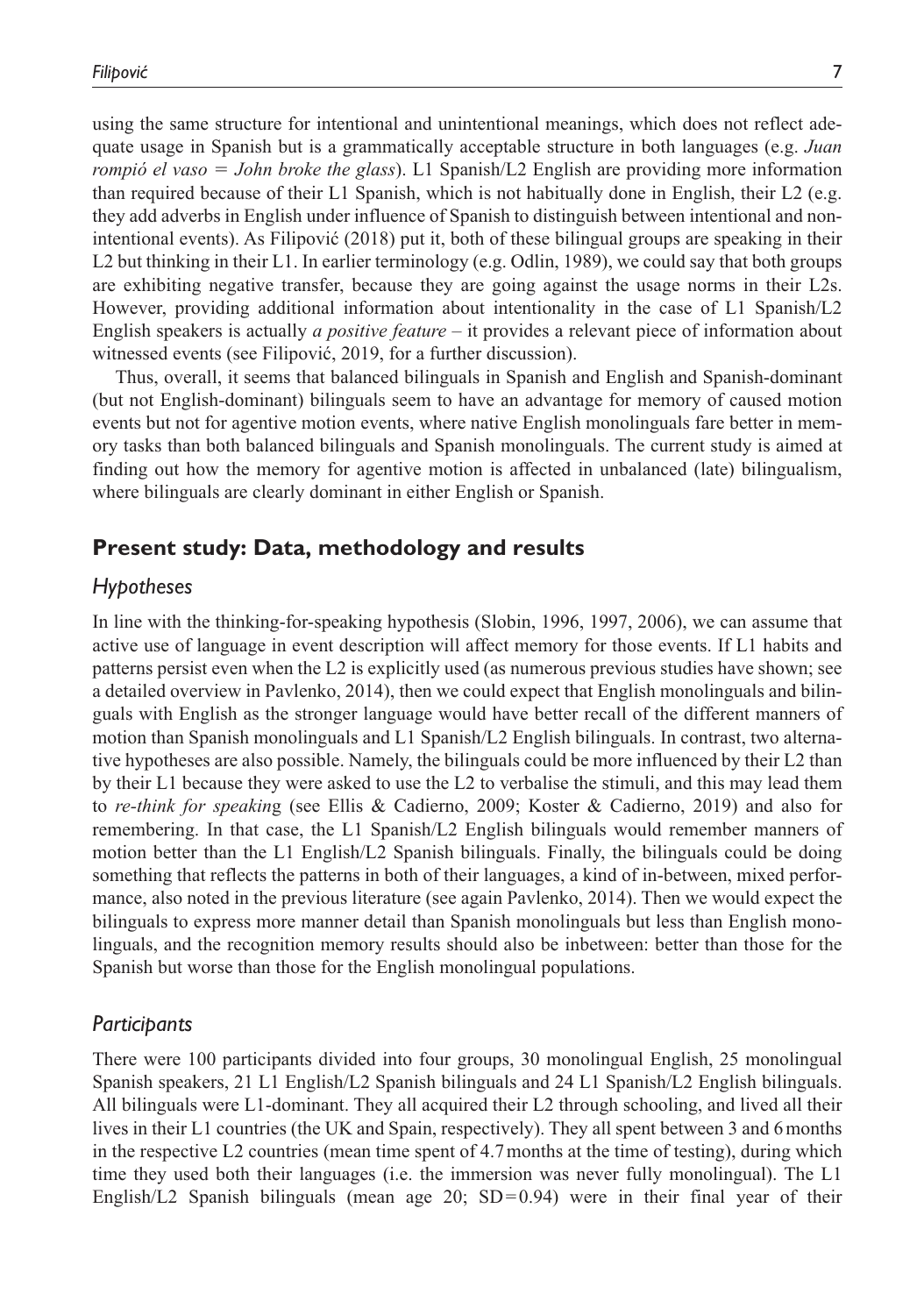| Block 1: model                                            | Block 2: variant                                   |
|-----------------------------------------------------------|----------------------------------------------------|
| X jumps over the wall, <b>walks</b> along the path and    | X jumps over the wall, skips along the path and    |
| skips across the road                                     | skips across the road                              |
| X runs out of the garden, <b>walks</b> in very big steps  | X runs out of the garden, runs across the road and |
| across the road and strolls into the parking lot          | strolls into the parking lot                       |
| X runs out from behind the wall. <b>marches</b> across    | X runs out from behind the wall, minces across     |
| the road and strolls into the garage                      | the road and strolls into the garage               |
| X staggers from behind the bushes, stomps across          | X staggers from behind the bushes, hobbles         |
| the path and sways into the yard                          | across the path and sways into the yard            |
| X limps out of the building, staggers along the path      | X limps out of the building, limps dragging a leg  |
| and marches around the corner                             | along the path and marches around the corner       |
| X jumps out of the bushes, <b>sprints</b> across the road | X jumps out of the bushes, speed-walks across      |
| and strolls through the gate                              | the road and strolls through the gate              |

#### **Table 1.** Target video stimuli.

The verbs marked in bold in both columns indicate where the difference was between the model and the variant.

undergraduate studies at one of three top British universities. They were all students of modern languages, all with Spanish as their L2 and with average grades of upper-second or first-class UK grades in Spanish (equivalent to the C1/C2 levels of proficiency in the CEFR – Common European Frame of Reference). Nine participants had a third language as well but of very low (A2/beginner) proficiency. The L1 Spanish/L2 English bilinguals were all Erasmus exchange students at two UK universities at the time of testing (mean age 21;  $SD=0.69$ ) with International English Language Testing System (IELTS) scores of 7 and above (out of maximum 9; 7 being the minimum score for admittance at British universities and also comparable to C1/C2 proficiency levels). Both bilingual groups were using their L1 extensively while staying in the respective L2 countries, although the L1 English group used their second language (Spanish) more on a daily basis (half a day or more) than the L1 Spanish group (who used their second language less than half day). Monolingual Spanish participants (mean age  $29$ ; SD=2.7) were visitors to the UK with only limited travel knowledge of English. Monolingual English speakers were all residents in the UK, with no knowledge of Spanish (mean age 27; SD=1.7).

## *Materials*

The stimuli were the same as those used in Filipović (2011) with balanced English-Spanish bilinguals, which offers an opportunity to make detailed comparisons of outcomes. The target experimental items are given in Table 1 and the verbs marked in bold in both columns indicate where the difference was between the model and the variant.

Videos were filmed with a DCR-HC18E Sony digital video camera. The experiment was run on a portable PC laptop using Microsoft Office Power Point presentation. The video clips (14 in total; six targets and eight fillers) lasted approximately 6 seconds each. Each video depicted a different person moving in three different manners per event. Each target item consisted of two video clips: one model and one variant. The model target videos contained three target items each, that is, three manners of motion, for example, limping, staggering and marching. The variant differed in one of the three original manners (e.g. running instead of walking). The fillers depicted non-motion complex activities (that had to be labelled with more than one verb), such as opening a book, leafing through it and then closing it, or putting a number of beads on a string and laying it on the table. Filler variants contained either the same video (no recognition error (RE) expected) or one item changed (RE expected; for example, not closing the book while in the model it was closed in the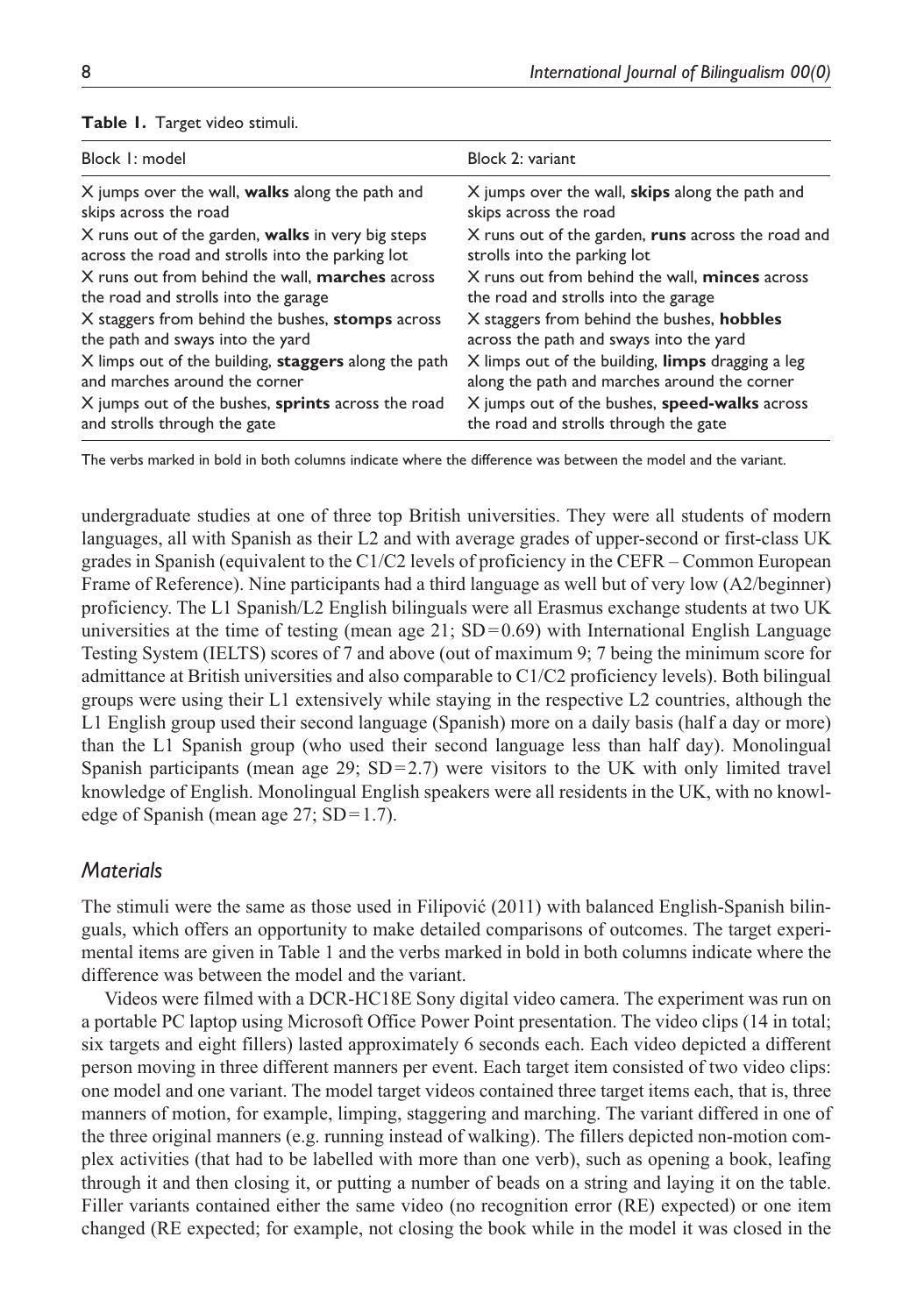end or threading four beads instead of only three that were put in the model). Each model and its variant had the same actor, the same surroundings and the same paths, so the only component that was changed was one of the manners of motion. The filler clips were balanced so that half differed from the filler models in the first block and half were the same as the filler models. REs for both target and filler items were counted. An error was marked if a target or filler event in the second block was deemed the same as in the first block when in fact it was not, and vice versa for the fillers only, when an identical filler video was shown in the second block but was not recognised as such.

#### *Task and procedure*

All participants were shown two video clips for training, one containing a motion event and the other a non-motion event. They were told that they would be watching videos depicting various indoor and outdoor activities. Importantly, both bilingual groups were kept in a dual-language condition via the experimenter's questions, which were delivered in the participant's L1 while being asked after each video to respond to the question "What happened in the video?" in their L2. The only difference in procedure between Filipović (2011) and this study was that there was no condition without verbalisation in this study. This is because the aim of the present study was to ensure that the participants were indeed using their L2 in verbalisation and not staying silent and relying tacitly on their L1.

In the first block the participants saw a randomised mix of target videos and fillers (six targets and eight fillers) and were asked to write down what happened. This was followed by a distractor task of 120 seconds in the form of a  $10 \times 10$  grid of randomised letters, with the participants asked to count as many letters M and N as they could see. The second block contained the same number of videos, again a randomised mix of target videos and fillers (six and eight, respectively). They were asked to describe the event again and put a plus  $(+)$  or a minus  $(-)$  sign next to it depending on whether they thought they had seen an identical event in the previous block.

There was no monetary or course credit award for the participation in the experiment. All the participants were informed about the ethical guidance underlying this research and told they could withdraw their participation at any point. No personal data other than the relevant meta data, such as age, L2 language proficiency and frequency of use, were accessed or used for the purpose of the analysis. The ethical permission for the data collection was granted to the author by the author's university ethics board in accordance with its GDPR-compliant ethics policy.

## **Results**

### *Verbalisation task results*

The monolingual groups produced descriptions in line with their typological preferences, as predicted and illustrated in (1) for English and in (2) for Spanish:

- 1) The man jumped from the bushes, leapt across the road and went into the garden opposite.
- 2) El hombre salió de un recinto, cruzó la calle y entró The man exit-PST.3SG from an enclosure cross-PST.3SG the street and enter – PST.3SG al jardín de la casa del otro lado. into-the garden of the house of-the other side.

English monolinguals provided manner detail regularly, with the average of 2.4 manner items per verbalised event, while the mean of manner verbalisations per motion event for the Spanish monolinguals was 0.28. Both bilingual groups performed similarly to the Spanish monolingual group,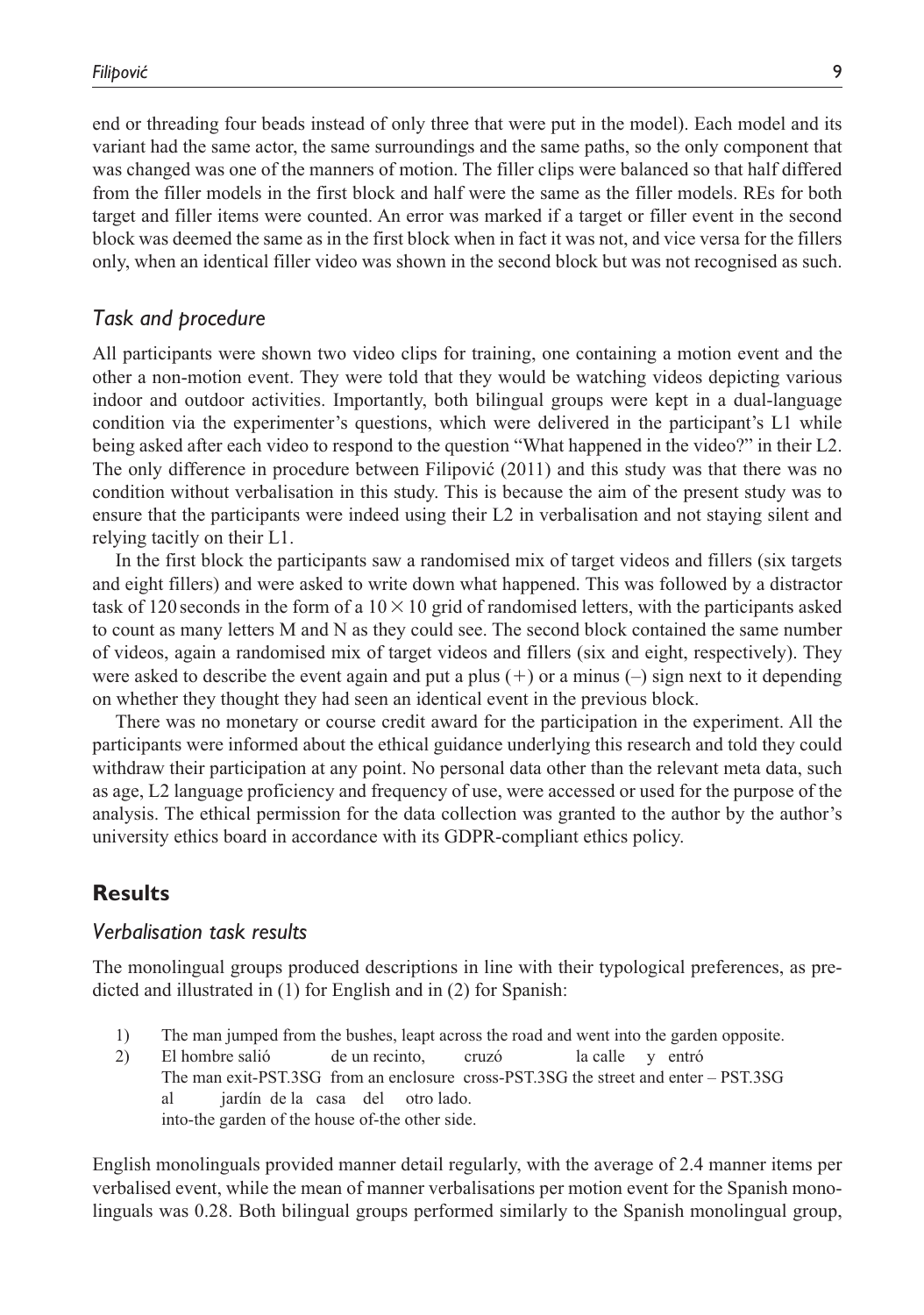using mainly the Spanish syntactic pattern and with manner item means of 0.73 (L1 Spanish) and 0.69 (L1 English). Most motion event descriptions by Spanish monolinguals and both bilingual groups contained one or no manner items (i.e. manner verbs or adverbials as in examples  $(3)$ ) "with slow steps" or (5) "slowly"). Importantly, English monolingual speakers used 18 types of manner verbs (e.g. *hobble, hop, jump, limp, march, run, skip, stagger, stride, sway*, etc.), while the rest of the groups used only three types in monolingual Spanish, L2 Spanish and L2 English verbalisations ("caminar" – *walk*, "correr" – *run* and "saltar" – *jump*).

L1 English/L2 Spanish speakers used the Spanish pattern of *path* verbs either with no or one item with manner content (gerund or adverb; see example (3)). On very rare occasions there was also the erroneous *manner verb* + *path particle* from the L1 English, which is ungrammatical in Spanish (example (4)). Even though more manner information was present in the L1 English bilinguals' descriptions in L2 Spanish (47%) than in the Spanish monolingual verbalisations (17%), this was nowhere near as frequent as in the monolingual English speakers' verbalisations, where 98% of motion event descriptions contained at least one item with manner of motion content.

| 3) | Una mujer salió                                                    | con pasos lentos y | atraversó | el jardín. |
|----|--------------------------------------------------------------------|--------------------|-----------|------------|
|    | A woman exit-PST.3SG with steps slow and cross-PST.3SG the garden. |                    |           |            |

4) \*El hombre saltó y corrió a través della calle y en el jardín. A man jump-PST.3SG and run-PST.3SG across-the street and in the garden.

The L1 Spanish/L2 English bilinguals used the Spanish pattern almost exclusively in their L2 English and they also occasionally provided some information about manner (27%), more often than Spanish monolinguals (17%) but less often when compared to the figures above from the monolingual English and the L1 English/L2 Spanish participants. Examples of bilingual descriptions by L1 Spanish/ L2 English speakers are given in (5) and (6):

- 5) A woman went out of the building slowly and turned the corner to the right.
- 6) A man walked out of the garden, went across the road and entered another garden.

## *Memory task results*

 $A$  2 $\times$  2 analysis of variance (ANOVA; group – monolingual versus bilingual  $\times$  language spoken – English versus Spanish) showed a main effect of language (*F*=8.64; *df*=1.00; *p*=.005; *SE*=4.6), a main effect of group  $(F=4.507; df=39; p=.001; SE=4.7)$  on recognition accuracy (DV) and a significant group/language interaction  $(F=15.27; df=1; p=.008)$ . The post-hoc independent sample *t*-tests with Bonferroni adjustment for multiple comparisons revealed significant differences between English monolinguals on the one hand and all the other groups on the other, but only for the target items, that is, the videos with motion events. Namely, the performance of L1 English bilinguals and English monolinguals differed significantly (*t*=−2.69; *p*=.005; *SE*=1.73) and so did the performance of L1 Spanish bilinguals and English monolinguals (*t*=−9.15; *p*=.000;  $SE = 2.10$ ). Similarly, there was a significant difference between the two monolingual groups (*t*=−3.89; *p*=.001; *SE*=1.25). There was no significant difference between the Spanish monolingual group and the two bilingual populations, or between the two bilingual groups  $(p > .05)$ . There was also no significant difference in the recognition memory for the filler (non-motion) videos  $(p > .05)$ . An item reliability alpha coefficient test revealed that there was no specific item that was skewing the results among either target ( $a = .74$ ) or filler items ( $a = .84$ ). The mean values for total REs for target items are given in Figure 1.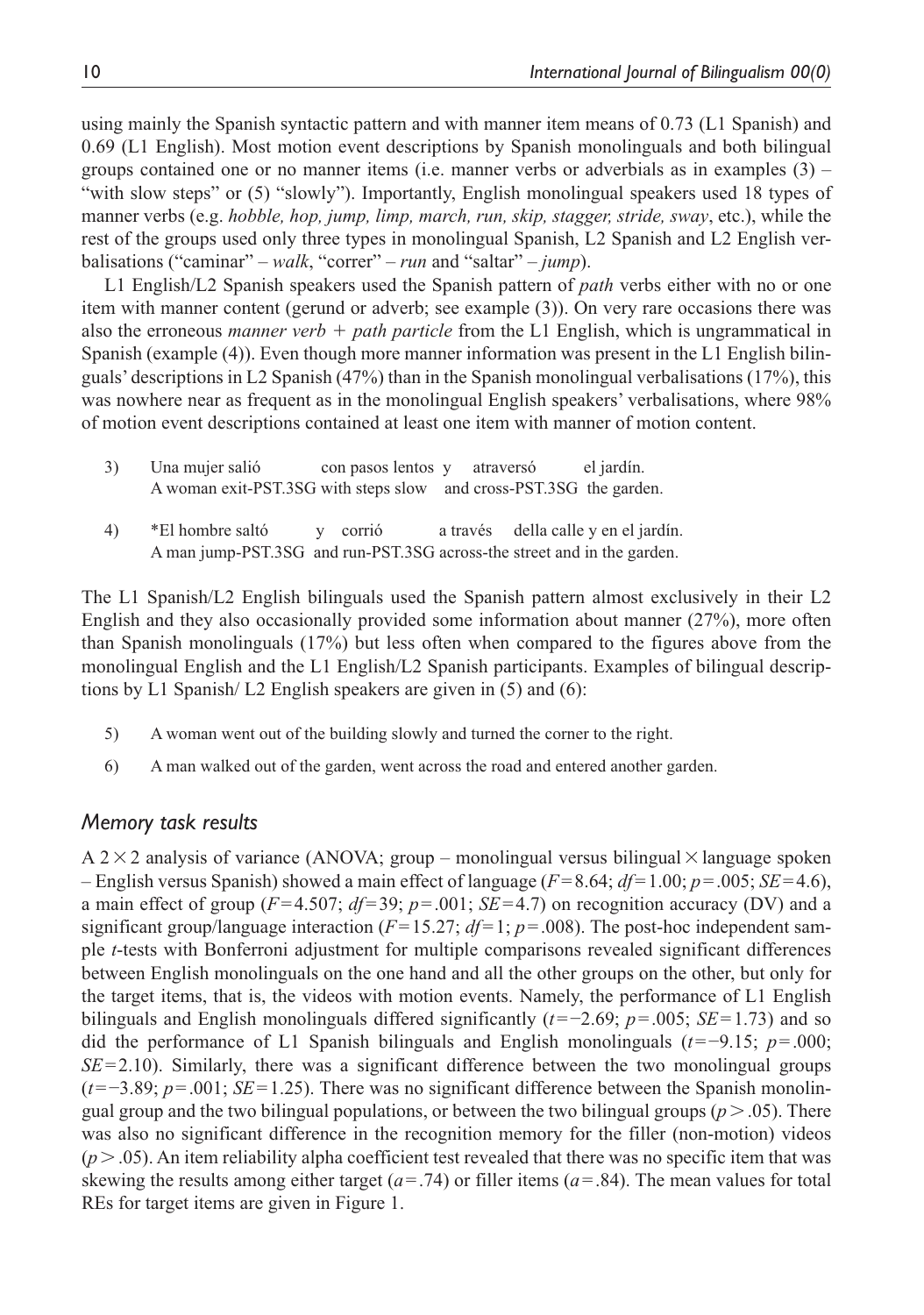

Figure 1. Mean recognition error values for target items. L1: first language.

In summary, the results indicate that the more manner detail there is in the verbalisation (fostered and facilitated by habitual lexicalisation patterns), the more memory focus appears to be on that event component, which results in better recognition memory. The results also suggest that providing none or just one manner item, as Spanish monolinguals and the two bilingual groups do, relying on the Spanish structural and lexical pattern (that is also permissible in English) is not enough to aid recall. In contrast, the pattern that encourages more detailed and frequent expression of manner (in this case the English one) is of aid to memory *if it is fully mastered or can be fully resorted to* (as done by the English monolinguals). If it is not fully mastered (as in the case of L2 English speakers) or if it cannot be fully accessed (as in the case of L1 English speakers verbalising in L2 Spanish), the benefits are not there. We elaborate on this key point further in the next section.

## **Discussion**

In this study we tested three possibilities of language effect: (a) that a stronger language  $(L1)$  in bilinguals may influence verbalisation and memory when using a weaker language (L2); (b) that instead of the L1 it is the L2, the language used for verbalisation, that guides information content in the bilinguals' descriptions of witnessed events and memory; and (c) that patterns from both the L1 and L2 underlie verbalisation and memory (an in-between performance). Our results seem to provide confirmation for all of three hypotheses, albeit with regard to different aspects (verbalisation versus memory outcomes), which is something that the CASP for Bilingualism model can help us explain.

Firstly, with regard to verbalisation, we see that both bilingual groups are using the Spanish *syntactic pattern* (also reported by Hohenstein et al., 2006), which is the one that works in both languages. This reflects the CASP principle of *Maximise Common Ground* (see the section *Bilingual language activation and the CASP for Bilingualism model*) and resembles what balanced English-Spanish speakers also do with the same experimental stimuli and under the same experimental condition of dual-language activation (Filipović, 2011). We also detected *L1 influence* and *L2 influence* in both bilingual groups with regard to the *semantic content*, so this can be said to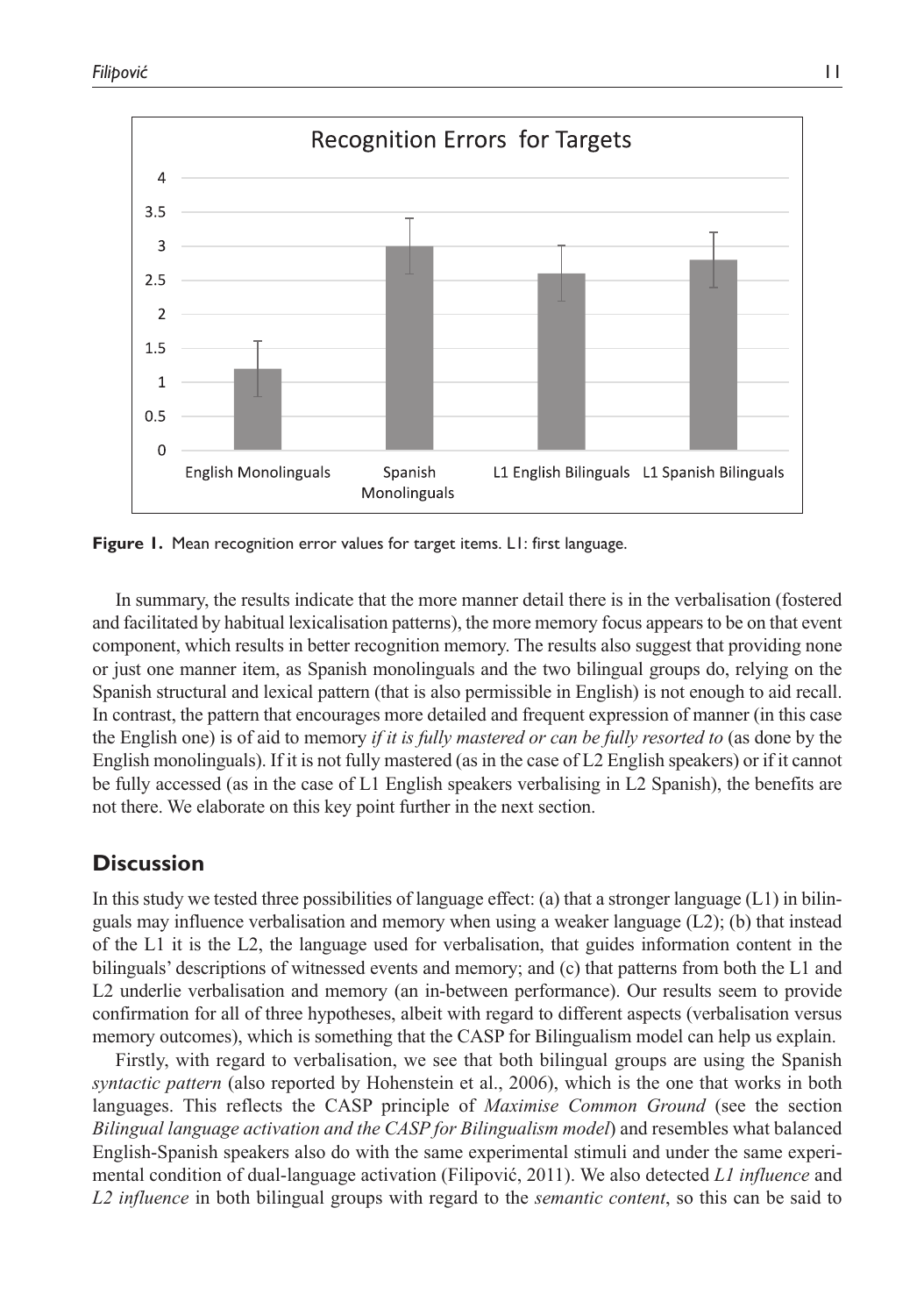reflect an in-between performance. The English pattern of "manner verb + path preposition" is not permissible in Spanish yet it does appear as a result of L1 English influence in L1 English/L2 Spanish bilinguals. The L2 Spanish influence is seen in the reduced manner information in the descriptions of these bilinguals compared to monolingual English speakers. On the other hand, L1 Spanish led the L1 Spanish/L2 English bilinguals to omit information about manner most of the time, while their L2 English influenced them to add manner adverbials and phrases more often than the Spanish monolinguals did (see also Hohenstein et al., 2006). All these outputs are motivated by the drive to Maximise Common Ground and bring the two languages closer together.

When it comes to recognition memory, the results paint a somewhat more uniform picture. English monolingual speakers provided extensive detail about the manners of motion depicted in the video stimuli and consequently remembered better what they had or had not seen in this regard. Spanish monolingual speakers provided almost no manner detail on the whole and their memory for manner was significantly worse than that of their English monolingual counterparts. Interestingly, both bilingual groups performed similarly to the Spanish monolingual group in the memory test, and very differently to the English monolingual group, but for different reasons.

The L1 Spanish/L2 English bilinguals were mainly using their L1 Spanish syntactic pattern because it also works in their L2 English – they were Maximising Common Ground. They also used an occasional English syntactic pattern but they apparently did not have full lexical and structural competence in L2 English. Namely, their repertoire of the English "manner verb  $+$  path preposition" constructions was very limited – they produced this pattern only for very common verbs such as "ran out" but not in situations where "limped out" would have been warranted. This probably is not the decisive factor because early/balanced bilinguals, who presumably have a higher lexical and structural competence than late/unbalanced bilinguals and little or no difference in competence between the two languages, show the same behaviour in English under the same experimental circumstances (Filipović, 2011). Thus, we can say that it is *Maximising Common Ground that is in operation when both languages are active and when they share a lexicalisation pattern*. Similarly, but due to different factors, L1 English/L2 Spanish speakers seem to have been unable to express the diverse manners of motion in their L2 Spanish because (a) Spanish does not lexicalise them or (b) they have not acquired the relevant manner verb because it is a low frequency item and (c) they were distracted by the amount of restructuring that had to be done and did not manage to package all the information under time pressure. Importantly, the participants in the L1 English/L2 Spanish bilingual group correctly used the Spanish pattern of "path-in-the-verb" in most cases (apart from some ungrammatical ones, as illustrated in the example (4) and, consequently, they failed to label, focus on and remember the different manners. In addition, for both bilingual populations adding information about the manner via gerunds or paraphrases seems to be too cumbersome and is not habitually done, which supports the findings in studies about Spanish rhetorical style preferences that accompany the syntactic pattern restrictions in that language (Slobin, 1996).

It is important to note here that agentive and caused motion present bilinguals of the same two languages with different cross-linguistic contrasts and result in different outcomes, as predicted within CASP for Bilingualism. When *caused motion events* are described, it is Spanish monolinguals, balanced Spanish/English bilinguals and L1 Spanish speakers that have the advantage because Spanish obliges them to draw the key intentionality distinction with existing lexicalisation patterns (intentional subject–verb–object (SVO) versus non-intentional *se*-constructions). The awareness of that distinction is then created and verbalised in English as a result of bilingual efficiency, as explained before. In contrast, English monolinguals and L1 English/L2 Spanish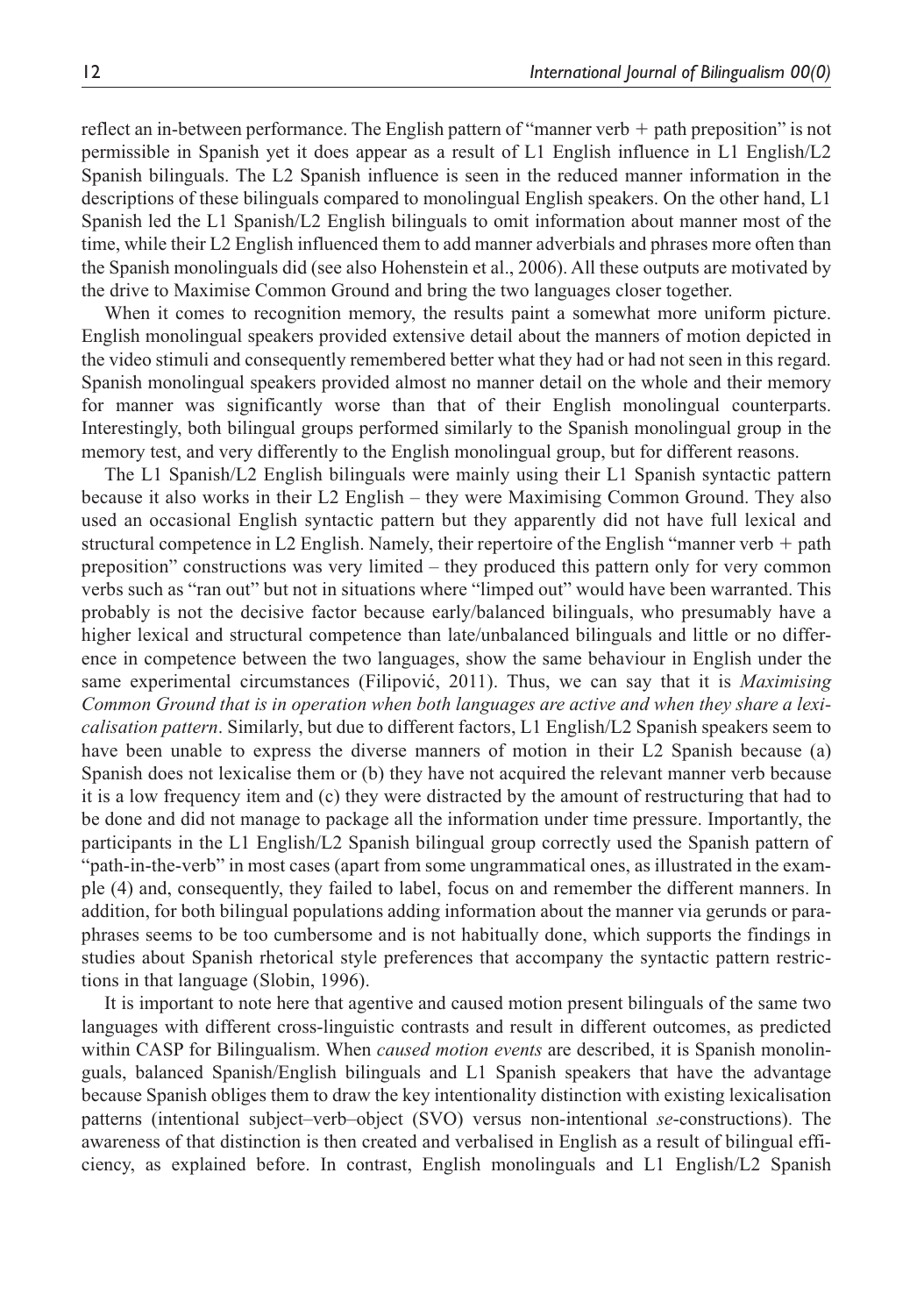bilinguals do not have this awareness and fare less well in related memory tasks (Filipović, 2013, 2018, 2019, 2020 for details).

However, in the case of *agentive motion events* there is a common pattern already in both English and Spanish (namely the Spanish one "enter (running)") and all types of Spanish/English bilinguals (balanced in Filipović, 2011, and unbalanced in this study) tend to favour it. As a result, they have less information about the manner of motion available as an aid to memory than the English monolinguals, who express manner detail effortlessly and most frequently in the obligatory constituent, the verb. This is why we need to consider the *language-specific mapping and patterns of use in each cognitive domain*, and be very aware of both proficiency and the level of activation of each language driven by the type of communicative situation (i.e. whether the weaker or the stronger language, or both, are used; see Filipović, 2019, for detailed predictions). We will then be able to predict when, why and who precisely benefits from bilingualism and, most importantly, we can explain why we sometimes see benefits of bilingualism (as in the case of caused motion) and sometimes we do not (as in the case of agentive motion).

Finally, using a multifactor model like CASP for Bilingualism (Filipović & Hawkins, 2019) enables us to make predictions about bilingual outputs under different conditions. For example, if the L1 English/L2 Spanish bilinguals find themselves in a Spanish-speaking environment for a longer period of time and if the use of L1 progressively decreases then we expect the manner modifications to decrease as well, because they are not required or encouraged by the L2 pattern. Conversely, if L1 Spanish/L2 English bilinguals reside in the UK for many years they may preserve their (possibly fossilised and L2-permitted) L1 lexicalisation pattern of using path verbs, while possibly increasing manner modifications as they learn more manner verbs in L2 English. Alternatively, they may gradually move towards the L2 pattern fully and start using manner verbs instead of path verbs if their L2 usage increases significantly and their use of L1 decreases. According to CASP for Bilingualism, all these predictions must be informed by (a) the *typological status* of the two languages in question (whether there is some, no or full overlap of features between the two), (b) *internal factors*, such as proficiency (i.e. the respective mastery of each language), and (c) *external factors*, such as the specific social circumstances of an interaction instance as well as the habitual, everyday usage patterns for each language.

# **Conclusions**

In this paper we saw evidence for language effects on bilingual memory for agentive motion events. Bilinguals with uneven proficiency in English and Spanish were influenced in verbalisation by both their L1 and L2 and they mostly used patterns that are shared in both languages, as predicted by the CASP for Bilingualism principles of Maximise Efficiency in Communication (i.e. being multi-language ready) and Maximise Common Ground (i.e. using words and constructions that work in both languages). Both bilingual populations gave more manner information than Spanish monolinguals (under the influence of English as the L1 or the L2) but less so than English monolinguals because they mainly used the Spanish sentence pattern in both L2 English and L2 Spanish. Consequently, both bilingual groups had a matching performance, even though they came to it from different angles.

In the memory task, the bilinguals performed similarly to the Spanish monolinguals and had more recognition errors than the English monolingual speakers. It is important to reiterate here that balanced bilingualism does not have an advantage over unbalanced bilingualism when it comes to memory for agentive (non-transitive) motion events – balanced English-Spanish bilinguals also followed the (shared) Spanish pattern and remembered information about manner less well than English monolinguals (Filipović, 2011). We also contrasted these results to those obtained in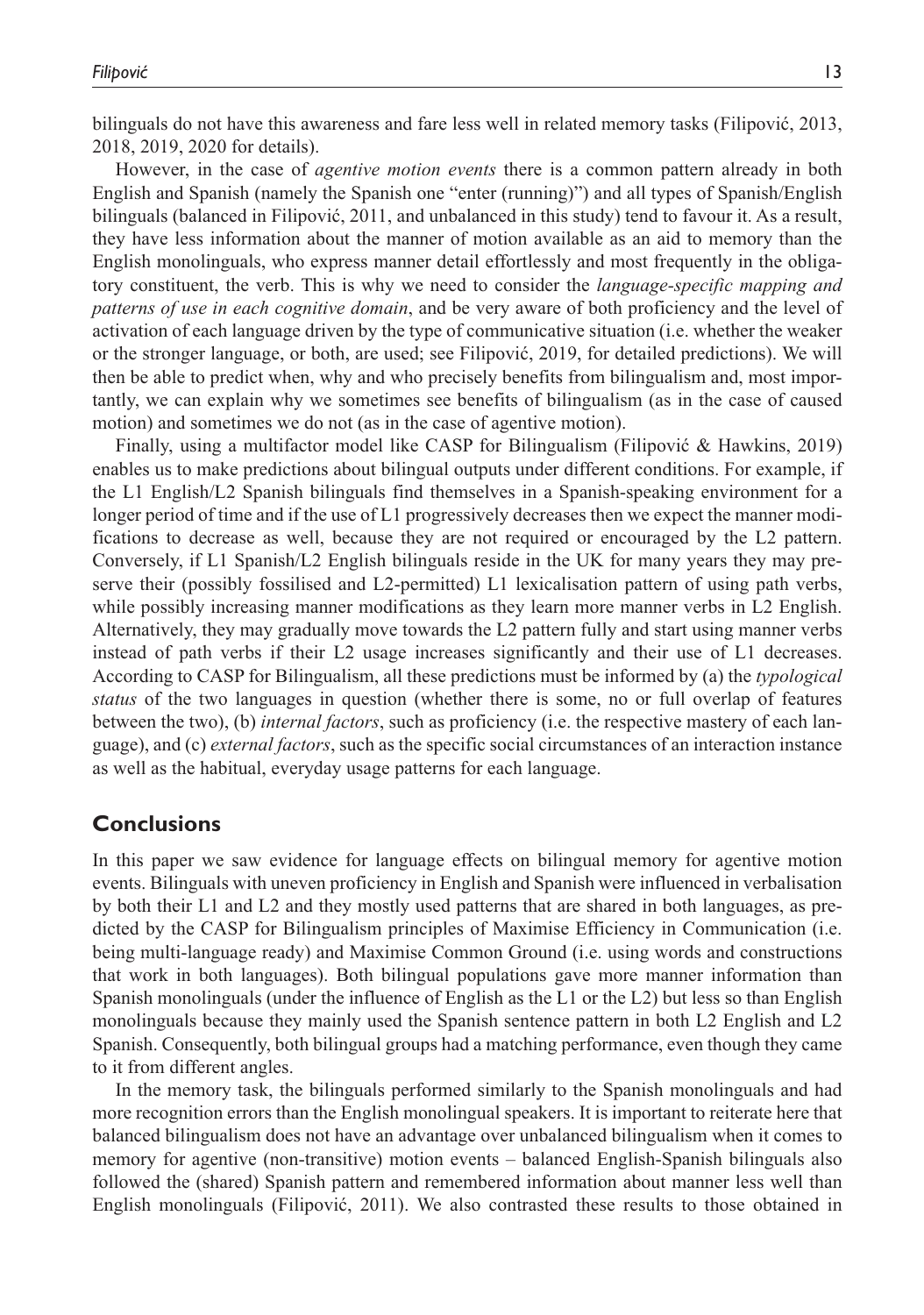experiments for caused (transitive) motion, where bilingualism, both early and late in some cases, appears to be of advantage (Filipović, 2018, 2020).

In summary, this paper provided an argument in favour of studying *finely grained typological distinctions within individual cognitive domains* in order to capture when we have and when we do not have benefits of bilingualism for witness memory, and possibly other cognitive tasks where language(s) are summoned for help. In addition, in the spirit of the *language awareness framework* (Hawkins, 1984), raising explicit awareness about the fundamental lexicalisation and conceptualisation differences is bound to be beneficial to L2 learners because they may not have enough opportunities to work out the relevant features and their "packaging" within lexical and construction units on their own due to limited exposure, especially in a classroom context. Some typological distinctions matter more than others and they should receive more pedagogical attention (as advocated in the *Applied Typology Programme*; see Filipović, 2017a, 2017b). It would be intriguing to test L2 learners that have or have not been exposed to explicit teaching of important typological contrasts, such as the ones discussed in this study, and see if explicit instruction leads to significant effects in verbalisation and memory. Further research also needs to incorporate more of the different situational factors (e.g. single, dual and code-switching contexts; Green & Abutalebi, 2013): the outcomes may differ for some or all bilingual populations depending on whether they are speaking and listening in just one of their languages during experimentation or both, and which one is weaker or stronger, if they do not have balanced proficiency. This will help us reveal whether and how these external-social factors, in addition to linguistic typological and internal factors such as psycholinguistic profiles of bilinguals, impact bilingual language use and affect bilingual communication and cognition more generally.

### **Acknowledgements**

I am grateful to Bene Bassetti and Jeanette Altarriba for immensely insightful and helpful comments on an early version of this paper, which led to significant improvements. Two additional anonymous peer reviews led to further and important clarifications, for which I am very thankful. Any remaining errors are exclusively mine.

#### **Declaration of conflicting interests**

The author(s) declared no potential conflicts of interest with respect to the research, authorship, and/or publication of this article.

### **Funding**

The author(s) received no financial support for the research, authorship and/or publication of this article.

### **ORCID iD**

Luna Filipović  $\Box$  <https://orcid.org/0000-0001-9460-9797>

### **References**

- Altarriba, J., & Mathis, K. M. (1997). Conceptual and lexical development in second language acquisition. *Journal of Memory and Language*, *36*(4), 550–568.
- Athanasopoulos, P., Bylund, E., Montero-Melis, G., Damjanovic, L., Schartner, A., Kibbe, A., Riches, N., & Thierry, G. (2015). Two languages, two minds: Flexible cognitive processing driven by language of operation. *Psychological Science*, *26*(4), 518–526.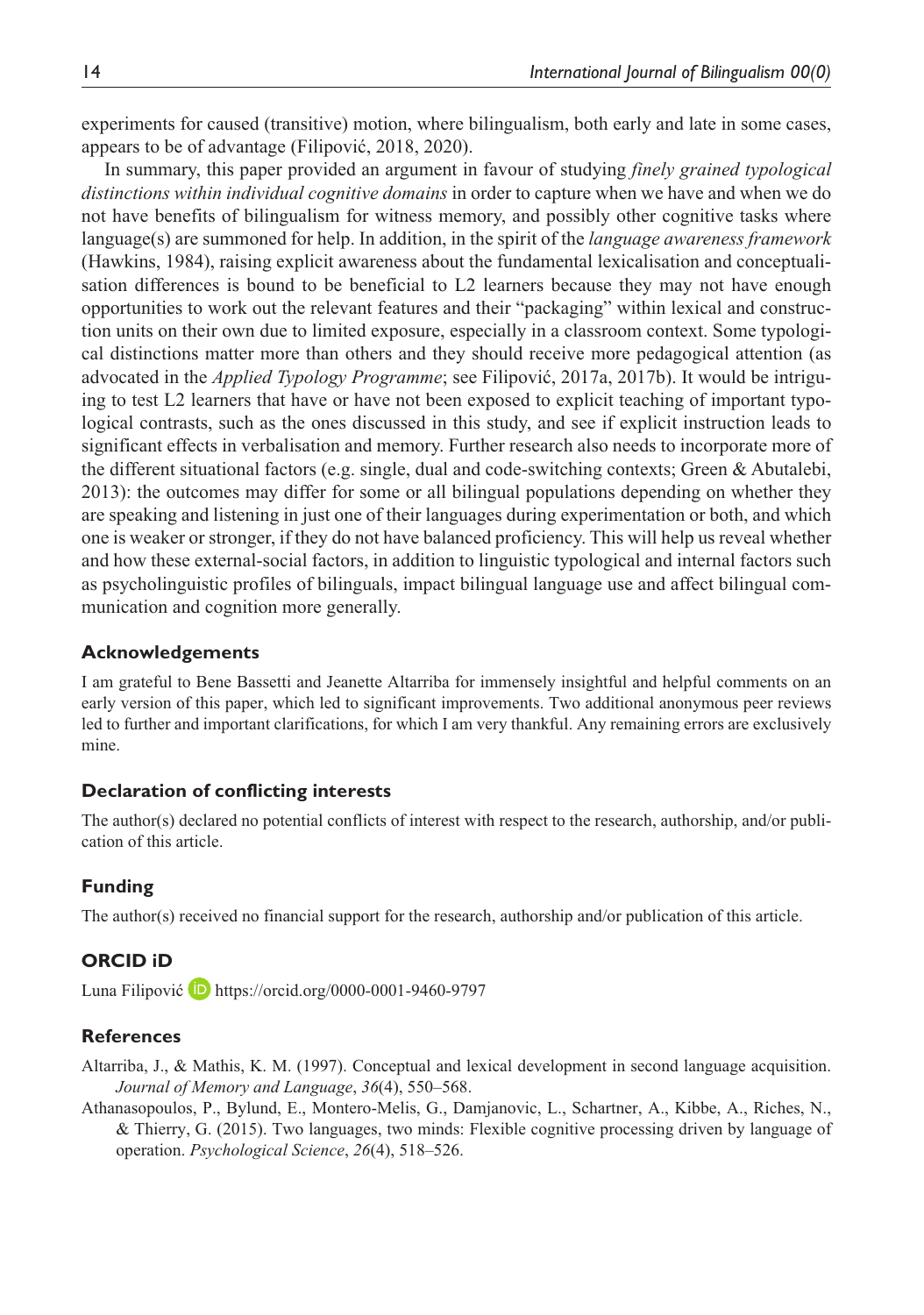- Daller, M. H., Treffers-Daller, J., & Furman, R. (2011). Transfer of conceptualization patterns in bilinguals: The construal of motion events in Turkish and German. *Bilingualism: Language and Cognition*, *14*(1), 95–119.
- De Groot, A. M. B. (2011). *Language and cognition in bilinguals and multilinguals: An introduction*. Psychology Press.
- Dussias, P. E. (2001). Sentence parsing in fluent Spanish-English bilinguals. In J. Nicol (Ed.), *One mind, two languages: Bilingual language processing* (pp. 159–176). Blackwell Publishing.
- Dussias, P. E. (2003). Syntactic ambiguity resolution in second language learners: Some effects of bilinguality on L1 and L2 processing strategies. *Studies in Second Language Acquisition*, *25*, 529–557.
- Dussias, P., & Sagarra, N. (2007). The effect of exposure on syntactic parsing in Spanish-English bilinguals. *Bilingualism: Language and Cognition*, *10*(1), 101–116.
- Ellis, N., & Cadierno, T. (2009). Constructing a second language. *Annual Review of Cognitive Linguistics*, *7*, 111–139.
- Fabbro, F. (1999). *The neurolinguistics of bilingualism: An introduction*. Psychology Press.
- Fausey, C., & Boroditsky, L. (2011). Who dunnit? Cross-linguistic differences in eye-witness memory. *Psychonomic Bulletin and Review*, *18*, 150–157.
- Fernandez, E. M. (2002). Relative clause attachment in bilinguals and monolinguals. In R. R. Heredia, & J. Altarriba (Eds.), *Bilingual sentence processing* (pp. 187–215). Elsevier.
- Fernandez, E. M., de Souza, R. A., & Carando, A. (2017). Bilingual innovations: Experimental evidence offers clues regarding the psycholinguistics of language change. *Bilingualism: Language and Cognition*, *20*(2), 251–268.
- Filipović, L. (2007). *Talking about motion: A crosslinguistic investigation of lexicalization patterns*. John Benjamins.
- Filipović, L. (2008). Typology in action: Applying insights from typological contrasts. *International Journal of Applied Linguistics*, *18*(1), 42–61.
- Filipović, L. (2010). Thinking and speaking about motion: Universal vs. language-specific effects. In G. Marotta, A. Lenci, L. L. Meini, & F. Rovari (Eds.), *Space in language* (pp. 235–248). University of Pisa Press.
- Filipović, L. (2011). Speaking and remembering in one or two languages: Bilingual vs. monolingual lexicalisation and memory for motion events. *International Journal of Bilingualism*, *15*, 466–485.
- Filipović, L. (2013). Constructing causation in language and memory: Implications for access to justice in multilingual interactions. *International Journal of Speech, Language and the Law*, *20*, 1–19.
- Filipović, L. (2014). Efficiency of the bilingual mind: Clues from processing, memory and second language acquisition studies. In L. L. Filipović, & M. Pütz (Eds.), *Multilingual cognition and language use: Processing and typological perspectives* [Human Cognitive Processing Series 44] (pp. 205–227). John Benjamins.
- Filipović, L. (2017a). Applied language typology: Applying typological insights in practice. *Languages in Contrast*, *17*(2), 255–278.
- Filipović, L. (2017b). Applying language typology: Practical applications of research on typological contrasts between languages. In I. Ibarretxe-Antuñano (Ed.), *Motion and space across languages and applications* [Human Cognitive Processing Series 59] (pp. 399–418). John Benjamins.
- Filipović, L. (2018). Speaking in L2 but thinking in L1: Language-specific effects on memory for causation events in English and Spanish. *International Journal of Bilingua*lism, *22*, 180–198.
- Filipović, L. (2019). *Bilingualism in action: Theory and practice*. Cambridge University Press.
- Filipović, L. (2020). Bilingual memory advantage: Bilinguals use a common linguistic pattern as an aid to recall memory. *International Journal of Bilingualism*, *24*(3), 542–555.
- Filipović, L., & Hawkins, J. A. (2019). The complex adaptive system principles model for bilingualism: Language interactions within and across bilingual minds. *International Journal of Bilingualism*, *23*(6), 1223–1248.
- Grainger, J., & Dijkstra, T. (1992). On the representation and use of language information in bilinguals. In R. J. Harris (Ed.), *Cognitive processing in bilinguals* (pp. 207–220). Elsevier.
- Green, D. W., & Abutalebi, J. (2013). Language control in bilinguals: The adaptive control hypothesis. *Journal of Cognitive Psychology*, *25*(5), 515–530.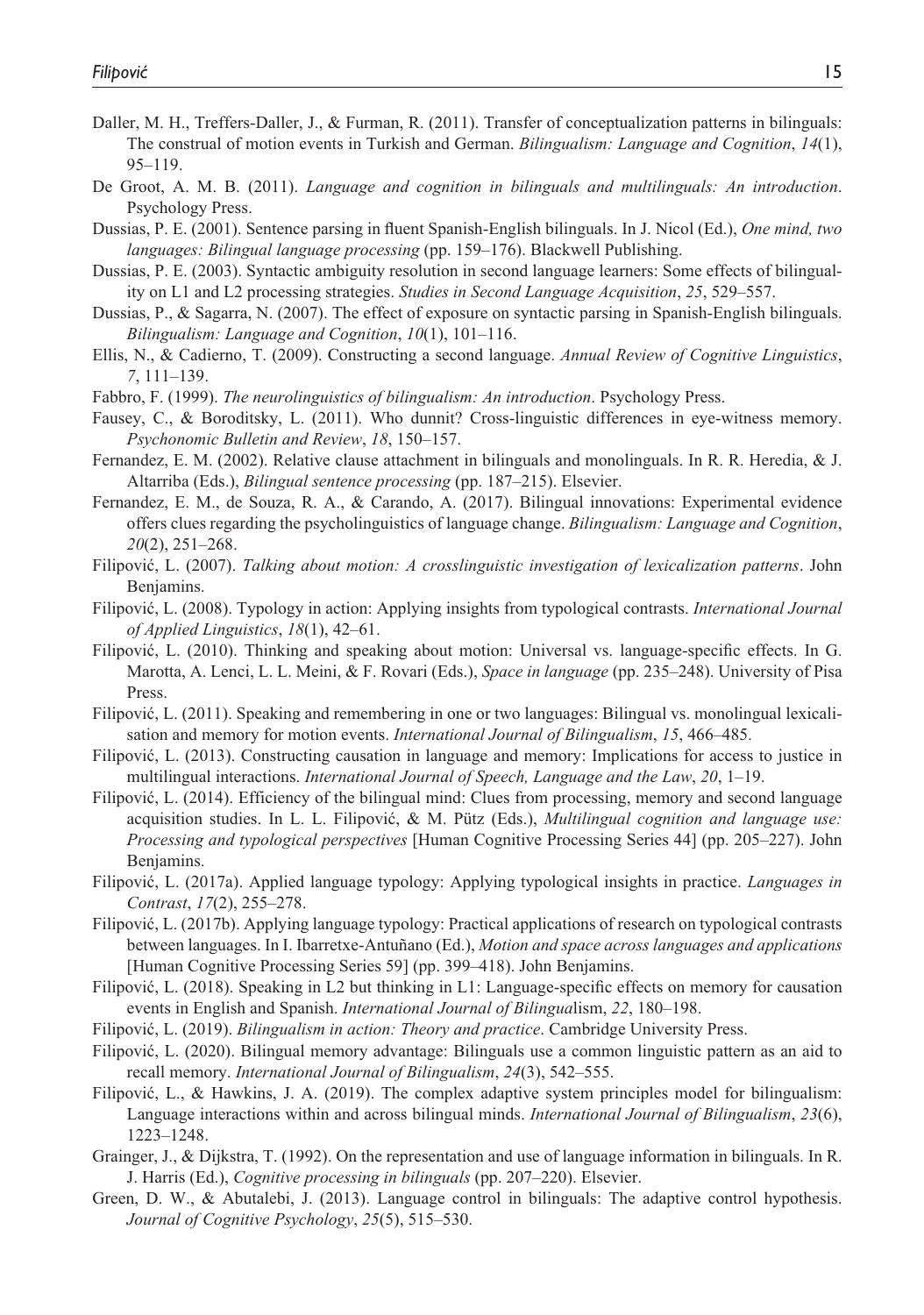- Grosjean, F. (1992). Another view of bilingualism. In R. Harris (Ed.), *Cognitive processing in bilinguals* (pp. 51–62). Elsevier.
- Grosjean, F. (1998). Studying bilinguals: Methodological and conceptual issues. *Bilingualism: Language and Cognition*, *1*(2), 131–149.
- Grosjean, F. (2001). The bilingual's language modes. In J. Nicol (Ed.), *One mind, two languages: Bilingual language processing* (pp. 1–22). Blackwell.
- Hawkins, E. (1984). *Awareness of language: An introduction*. Cambridge University Press.
- Heredia, R. R., & Altarriba, J. (2001). Bilingual language mixing: Why do bilinguals code-switch? *Current Directions in Psychological Science*, *10*(5), 164–168.
- Hernandez, A. E., Martinez, A, & Kohnert, K. (2000). In search of the language switch: An fMRI study of picture naming in Spanish-English bilinguals. *Brain and Language*, *73*, 421–431.
- Hohenstein, J., Eisenberg, A., & Naigles, L. (2006). Is he floating across or crossing afloat? Cross-linguistic influences of L1 and L2 in Spanish–English bilingual adults. *Bilingualism; Language and Cognition*, *9*(3), 249–261.
- Koster, D., & Cadierno, T. (2019). The effect of language on recognition memory in first language and second language speakers: The case of placement events. *International Journal of Bilingualism*, *23*(2), 651–669.
- Landau, B., & Lakusta, L. (2012). Language and memory for motion events: Origins of the asymmetry between source and goal paths. *Cognitive Science*, *36*, 517–544.
- Levinson, S. C. (2003). *Space in language and cognition*. Cambridge University Press.
- Loftus, E. F., & Palmer, J. C. (1974). Reconstruction of auto-mobile destruction: An example of the interaction between language and memory. *Journal of Verbal Learning and Verbal Behavior*, *13*, 585–589.
- Lucy, J., & Gaskins, S. (2003). Interactions of language type and referent type in the development of nonverbal classification preferences. In D. Gentner, & S. GoldinMeadow (Eds.), *Language in mind: Advances in the study of language and thought* (pp. 465–492). MIT Press.
- Malt, B. C., Sloman, S. A., & Gennari, S. P. (2003). Speaking versus thinking about objects and actions. In D. Gentner, & S. Goldin-Meadow (Eds.), *Language in mind: Advances in the study of language and thought* (pp. 81–111). MIT Press.
- Nicol, J., Teller, M., & Greth, D. (2001). Production of verb agreement in monolingual, bilingual and second-language speakers. In J. Nicol (Ed.), *One mind, two languages: Bilingual language processing* (pp.117–158). Blackwell.
- Nicoladis, E. (2002). What's the difference between 'toilet paper' and 'paper toilet'? French–English bilingual children's crosslinguistic transfer in compound nouns. *Journal of Child Language*, *29*(4), 843–863.
- Nicoladis, E. (2006). Cross-linguistic transfer in adjective-noun strings by preschool bilingual children. *Bilingualism: Language and Cognition*, *9*, 15–32.
- Odlin, T. (1989). *Language transfer: Cross-linguistic influence in language learning*. Cambridge University Press.
- Paradis, M. (1997). The cognitive neuropsychology of bilingualism. In A. M. B. De Groot, & J. F. Kroll (Eds.), *Tutorials in bilingualism: Psycholinguistic perspectives* (pp. 331–354). Erlbaum.
- Paradis, M. (2000). Generalizable outcomes of bilingual aphasia research. *Folia Phoniatrica and Logopaedia*, *52*, 54–64.
- Pavlenko, A. (2014). *The bilingual mind and what it tells us about language and thought*. Cambridge University Press.
- Regier, T., & Kay, P. (2009). Language, thought, and colour: Whorf was half right: *Trends in Cognitive Sciences*, *13*(10), 439–446.
- Roberson, D., Davidoff, J., Davies, I. R., & Shapiro, L. R. (2005). Colour categories: Evidence for cultural relativity hypothesis. *Cognitive Psychology*, *50*, 378–411.
- Santiago-Rivera, A. L., & Altarriba, J. (2002). The role of language in therapy with the Spanish-English bilingual client. *Professional Psychology: Research and Practice*, *33*(1), 30–38.
- Schooler, J. W., & Engstler-Schooler, T. Y. (1990). Verbal overshadowing of visual memories: Some things are better left unsaid. *Cognitive Psychology*, *22*, 36–71.
- Slobin, D. I. (1987). Thinking for speaking. *Proceedings of the 13th Annual Meeting of the Berkeley Linguistic Society* (pp. 435–445). Linguistic Society of America.